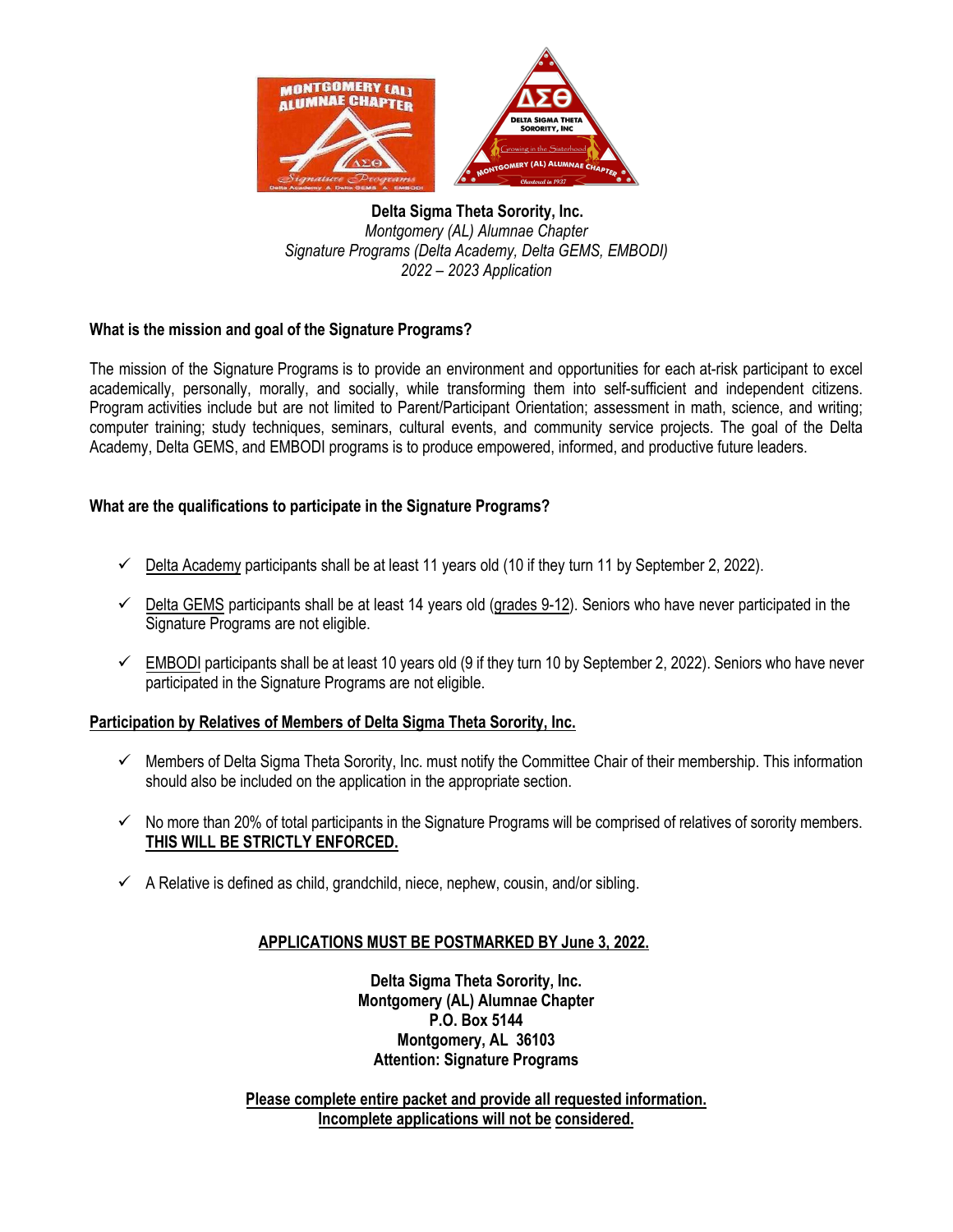#### **Delta Sigma Theta Sorority, Inc.**

*Montgomery (AL) Alumnae Chapter Signature Programs (Delta Academy, Delta GEMS, EMBODI) 2022-2023 Application*

#### **PLEASE TYPE OR PRINT LEGIBLY.**

#### **PERSONAL INFORMATION**

| Circle program being applied for:                                                                                                                                                                                               | Delta Academy | <b>Delta GEMS</b> | <b>EMBODI</b> |  |
|---------------------------------------------------------------------------------------------------------------------------------------------------------------------------------------------------------------------------------|---------------|-------------------|---------------|--|
|                                                                                                                                                                                                                                 |               |                   |               |  |
|                                                                                                                                                                                                                                 |               |                   |               |  |
|                                                                                                                                                                                                                                 |               |                   |               |  |
| Home Phone: Cell Phone: Call Phone: Communication Current Age: Current Age: Current Age:                                                                                                                                        |               |                   |               |  |
| Shirt Size: T-shirt/Polo Shirt (circle one) XS, S, M, L, XL, XXL, XXXL<br>Button-down Shirt (circle one) S, M, L, XL, XXL, XXXL<br>Youth or Adult Sizes?<br>Youth<br><b>SCHOOL INFORMATION</b><br>Name of School in 2022 -2023. | Adult         |                   |               |  |
|                                                                                                                                                                                                                                 |               |                   |               |  |
| List the extra-curricular school activities in which you participated during the 2022-2023 school year:                                                                                                                         |               |                   |               |  |
|                                                                                                                                                                                                                                 |               |                   |               |  |
|                                                                                                                                                                                                                                 |               |                   |               |  |
|                                                                                                                                                                                                                                 |               |                   |               |  |
|                                                                                                                                                                                                                                 |               |                   |               |  |

#### **Applicants must submit the completed packet along with the following:**

- Completed recommendation forms (attached) from teachers, counselors, pastors or any non-family member.
- All applicants: A description of the community service you have performed. If you have not performed community service, describe the type(s) of community service you would like to perform.
- **New applicants only**: Essay, no more than 250 words, answering the following: Why do you want to participate in Signature Programs?
- **Returning applicants only**: Essay, no more than 250 words, answering the following: What have I gained from participating in Signature Programs and what would I like to experience in the future?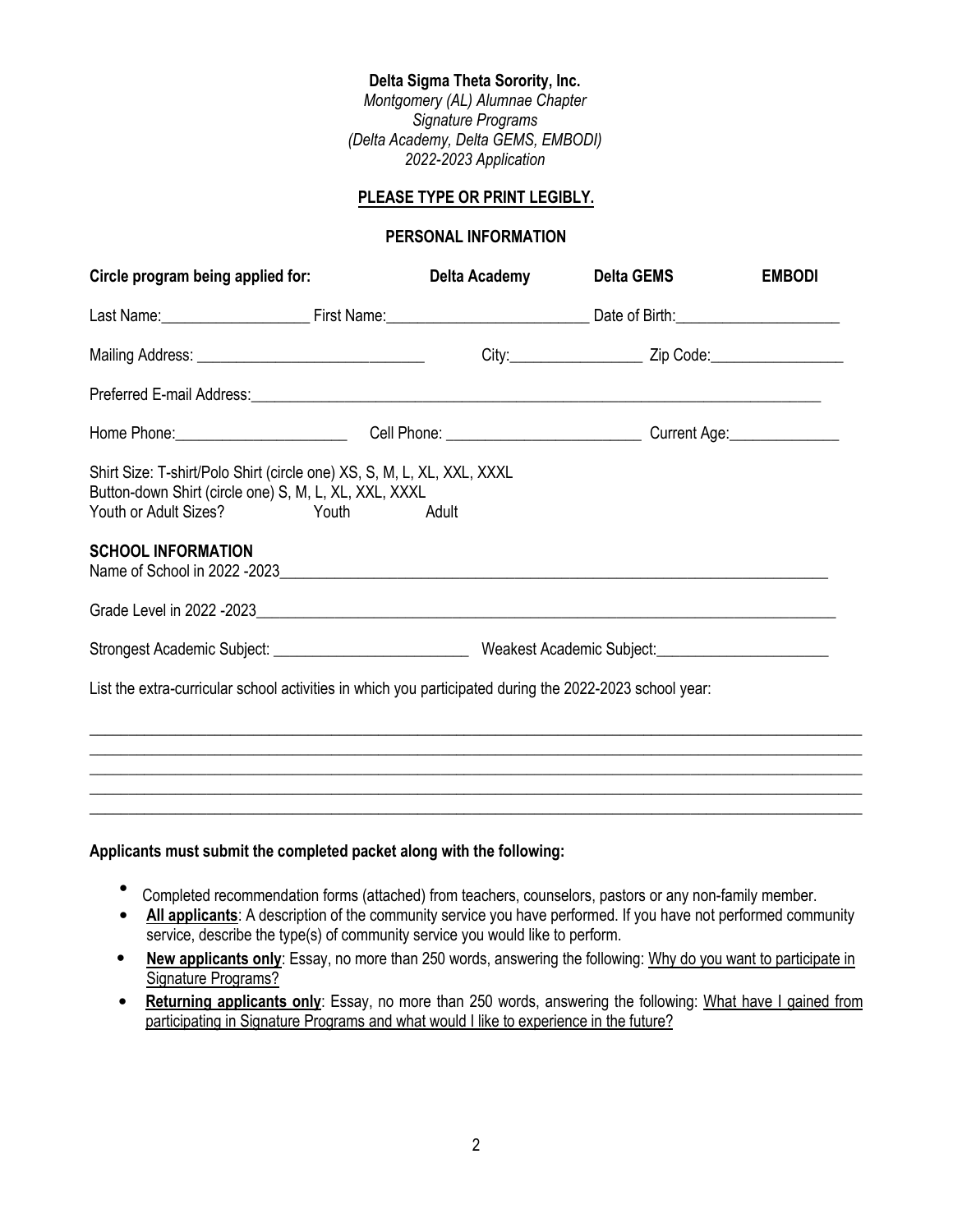# • PARENT/GUARDIAN INFORMATION

|                                                                                                                         | Best time to call___Morningl____Mternoonl____Evening)                                                                                                                                                                                                       |  |
|-------------------------------------------------------------------------------------------------------------------------|-------------------------------------------------------------------------------------------------------------------------------------------------------------------------------------------------------------------------------------------------------------|--|
|                                                                                                                         |                                                                                                                                                                                                                                                             |  |
|                                                                                                                         |                                                                                                                                                                                                                                                             |  |
|                                                                                                                         |                                                                                                                                                                                                                                                             |  |
|                                                                                                                         |                                                                                                                                                                                                                                                             |  |
| a youth initiative of the Montgomery (AL) Alumnae Chapter of Delta Sigma Theta Sorority, Inc.)<br>(Applicant Signature) | I affirm that all statements made in this packet are true, and I understand the requirements of the Signature Programs.<br>(The electronic signature indicates that you acknowledge that you are submitting an application for your child to participate in |  |
|                                                                                                                         |                                                                                                                                                                                                                                                             |  |
| (Parent Signature)                                                                                                      |                                                                                                                                                                                                                                                             |  |
| Is anyone in your family a member of Delta Sigma Theta Sorority, Inc.? Circle one.                                      |                                                                                                                                                                                                                                                             |  |
| <b>YES</b>                                                                                                              | <b>NO</b>                                                                                                                                                                                                                                                   |  |
| If so, please list name(s) and relationship to applicant:                                                               |                                                                                                                                                                                                                                                             |  |
|                                                                                                                         |                                                                                                                                                                                                                                                             |  |
|                                                                                                                         |                                                                                                                                                                                                                                                             |  |
|                                                                                                                         |                                                                                                                                                                                                                                                             |  |
|                                                                                                                         |                                                                                                                                                                                                                                                             |  |
|                                                                                                                         |                                                                                                                                                                                                                                                             |  |
|                                                                                                                         |                                                                                                                                                                                                                                                             |  |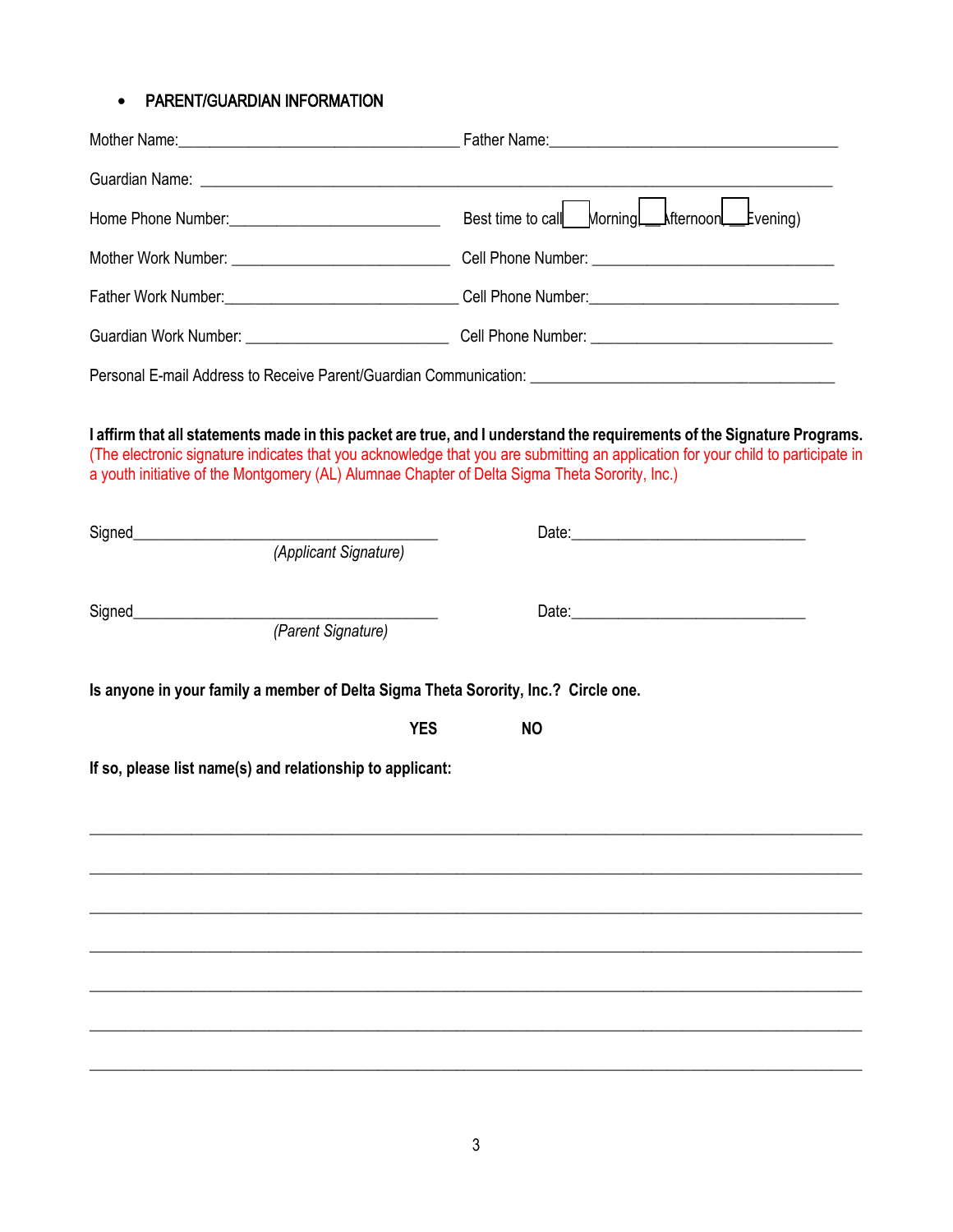# **REFERENCE FORM 1**

| Name of Reference: <u>contract and a series of the series of the series of the series of the series of the series of the series of the series of the series of the series of the series of the series of the series of the serie</u> |             |                      |  |
|--------------------------------------------------------------------------------------------------------------------------------------------------------------------------------------------------------------------------------------|-------------|----------------------|--|
| Contact Number: National Contract Number 2014 19:00 19:00 19:00 19:00 19:00 19:00 19:00 19:00 19:00 19:00 19:0                                                                                                                       |             |                      |  |
|                                                                                                                                                                                                                                      |             |                      |  |
| Please indicate your position in the school:                                                                                                                                                                                         |             |                      |  |
|                                                                                                                                                                                                                                      | □ Counselor | $\Box$ Administrator |  |
|                                                                                                                                                                                                                                      |             |                      |  |
|                                                                                                                                                                                                                                      |             |                      |  |
| Why are you recommending the applicant for Signature Programs?<br>,我们也不能在这里的时候,我们也不能在这里的时候,我们也不能在这里的时候,我们也不能会不能在这里的时候,我们也不能会不能会不能会不能会不能会不能会不能会不能会不                                                                                   |             |                      |  |
|                                                                                                                                                                                                                                      |             |                      |  |
| ,我们也不能在这里的人,我们也不能在这里的人,我们也不能在这里的人,我们也不能在这里的人,我们也不能在这里的人,我们也不能在这里的人,我们也不能在这里的人,我们也                                                                                                                                                    |             |                      |  |
|                                                                                                                                                                                                                                      |             |                      |  |
| ,我们也不能在这里的人,我们也不能在这里的人,我们也不能在这里的人,我们也不能在这里的人,我们也不能在这里的人,我们也不能在这里的人,我们也不能在这里的人,我们也                                                                                                                                                    |             |                      |  |
|                                                                                                                                                                                                                                      |             |                      |  |
|                                                                                                                                                                                                                                      |             |                      |  |
|                                                                                                                                                                                                                                      |             |                      |  |
|                                                                                                                                                                                                                                      |             |                      |  |
|                                                                                                                                                                                                                                      |             |                      |  |
|                                                                                                                                                                                                                                      |             |                      |  |
|                                                                                                                                                                                                                                      |             |                      |  |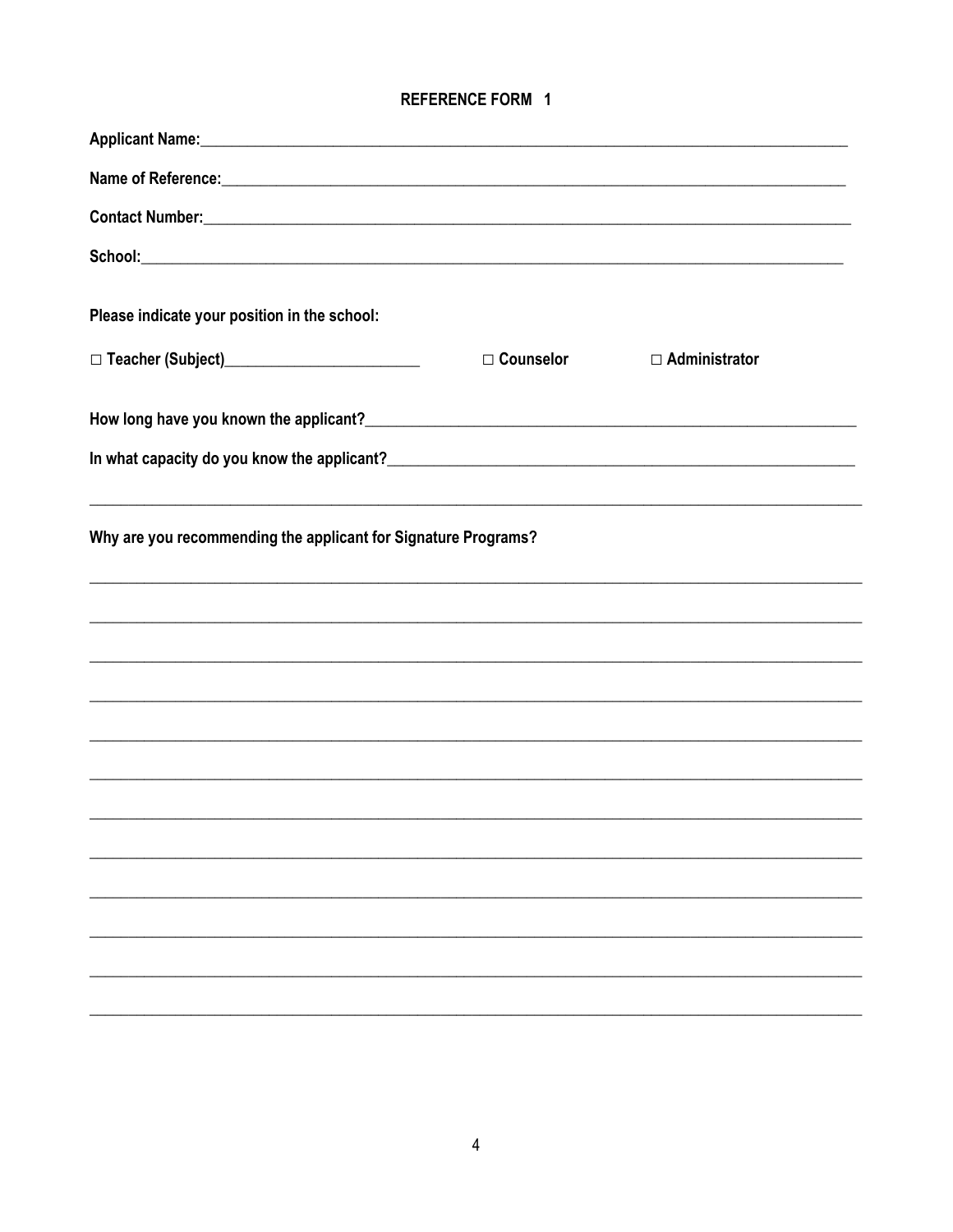# **REFERENCE FORM 2**

| Name of Reference: <u>contract and a series of the series of the series of the series of the series of the series of the series of the series of the series of the series of the series of the series of the series of the serie</u> |           |               |
|--------------------------------------------------------------------------------------------------------------------------------------------------------------------------------------------------------------------------------------|-----------|---------------|
|                                                                                                                                                                                                                                      |           |               |
|                                                                                                                                                                                                                                      |           |               |
| Please indicate your position in the school:                                                                                                                                                                                         |           |               |
|                                                                                                                                                                                                                                      |           |               |
| Teacher (Subject)____________________________                                                                                                                                                                                        | Counselor | Administrator |
|                                                                                                                                                                                                                                      |           |               |
|                                                                                                                                                                                                                                      |           |               |
|                                                                                                                                                                                                                                      |           |               |
| ,我们也不能在这里的时候,我们也不能在这里的时候,我们也不能会在这里的时候,我们也不能会在这里的时候,我们也不能会在这里的时候,我们也不能会在这里的时候,我们也不                                                                                                                                                    |           |               |
| Why are you recommending the applicant for Signature Programs?                                                                                                                                                                       |           |               |
|                                                                                                                                                                                                                                      |           |               |
|                                                                                                                                                                                                                                      |           |               |
|                                                                                                                                                                                                                                      |           |               |
|                                                                                                                                                                                                                                      |           |               |
|                                                                                                                                                                                                                                      |           |               |
|                                                                                                                                                                                                                                      |           |               |
|                                                                                                                                                                                                                                      |           |               |
|                                                                                                                                                                                                                                      |           |               |
|                                                                                                                                                                                                                                      |           |               |
|                                                                                                                                                                                                                                      |           |               |
|                                                                                                                                                                                                                                      |           |               |
|                                                                                                                                                                                                                                      |           |               |
|                                                                                                                                                                                                                                      |           |               |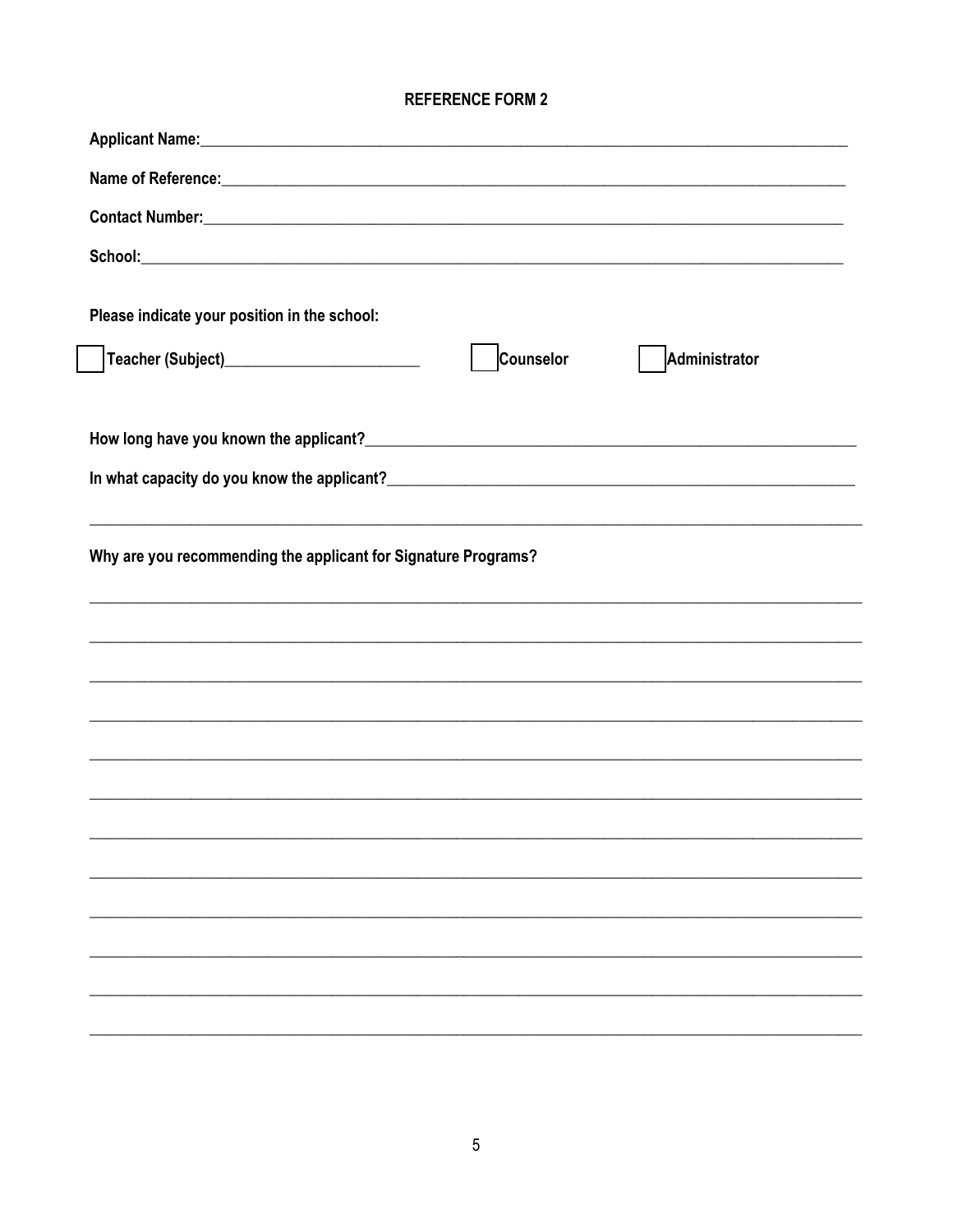### **PLEASE RETAIN FOR FUTURE REFERENCE**

#### **Program Requirements**

- 1. Each participant is required to have program attire. Program attire consists of a short sleeve, polo-style shirt and/or a long sleeve program shirt.
- 2. Each participant is required to have a 1-inch binder to maintain program information and assignments. Black, red or white binders are preferred. Binder should be brought to each activity unless otherwise specified.
- 3. Each participant will be expected to submit copies of **report cards** during the following months of the program year: **October, January, and March**. If the average grades are below a grade level C, progress reports will be required as well.
- 4. Parents or guardians are REQUIRED to attend at least two (2) parental workshops during the program year. This requirement must be fulfilled for the participant to reapply to either program in subsequent years.
- 5. Participation and attendance is required. Participants are not allowed more than two (2) excused absences per program year. Prior notification should be given to the appropriate program chair.
- 6. The committee will monitor social networking sites such as Facebook, Snap Chat, Twitter, Instagram, etc. Each participant should provide his/her identity information for each of his/her sites.

### **Portfolio Requirements**

- 1. This assignment is a **requirement**, not an **option**.
- 2. The portfolio should be the medium used to chronicle all events of the program year.
- 3. Please include photos of your experiences, especially community activities.
- 4. It is the participant's choice as to how the portfolio is presented. It may be in the form of a scrapbook, PowerPoint presentation or notebook. All PowerPoint presentations must be submitted in the one of the following forms: Email, CD, DVD or flash drive.
- 5. Each portfolio will be evaluated using the following criteria:
	- a. Content
	- b. Accuracy
	- c. Creativity
	- d. Thoroughness
	- e. Clarity
- 6. Portfolios are due at the end of the April 2023 monthly activity. Time will be given during the April activity to put final touches to portfolio.
- 7. Please **DO NOT** use any Delta Sigma Theta Sorority, Inc. logo, symbols, letters, etc. in the portfolio. The Signature Programs has a logo that will be emailed to you for placement in your portfolio.
- 8. ALL PARTICIPANTS ARE REQUIRED TO SUBMIT AN ACCEPTABLE PORTFOLIO (75% OR ABOVE). ANY PARTICIPANT FAILING TO FULFILL THIS REQUIREMENT WILL FORFEIT HER OPPORTUNITY TO PARTICIPATE IN SUBSEQUENT PROGRAM YEARS AND WILL FORFEIT ANY BENEFITS OF THE PROGRAM.

Recognition will be given during the culminating activity to all participants successfully completing this requirement.